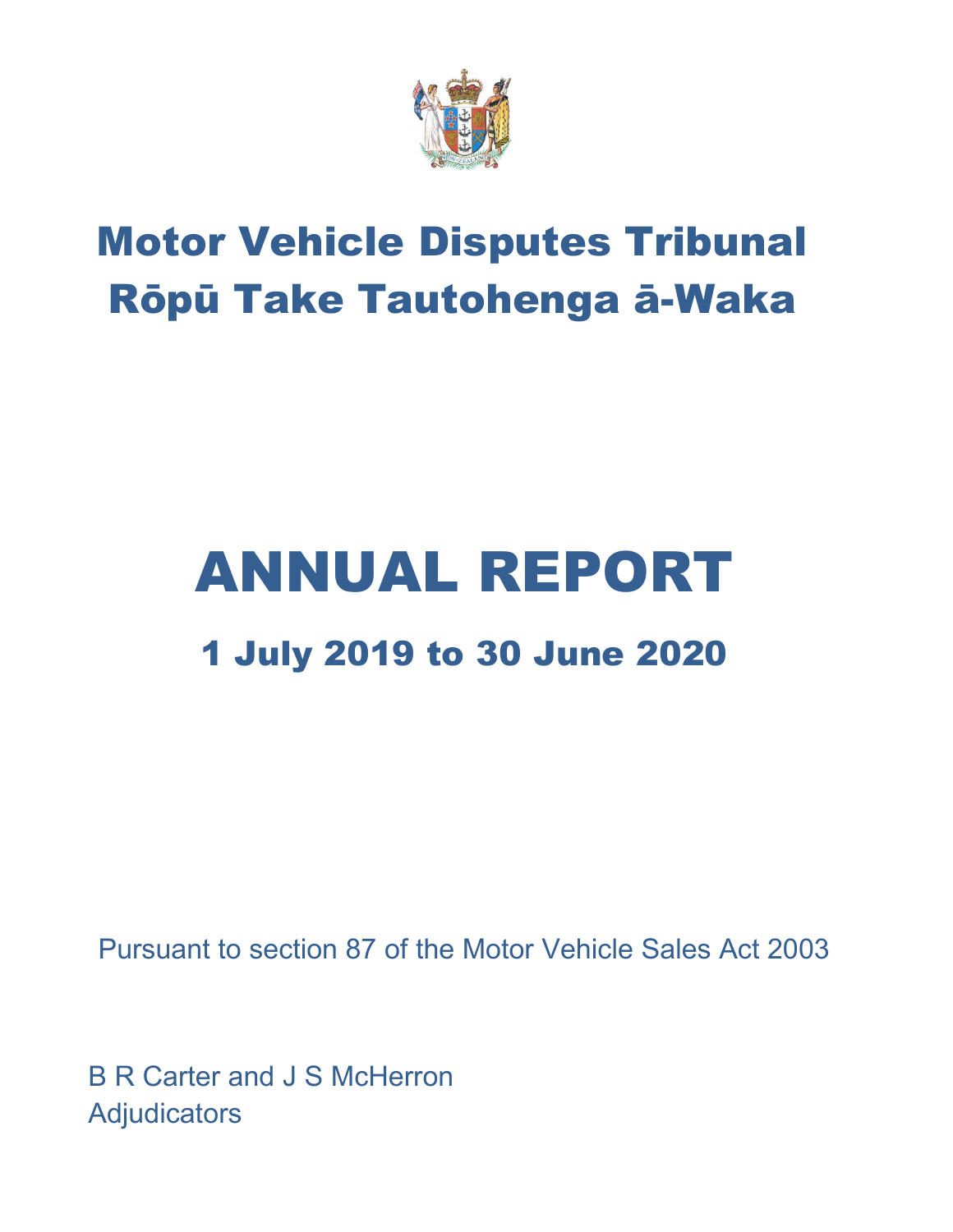#### 1 July 2019 to 30 June 2020

#### Dear Minister

Pursuant to section 87 of the Motor Vehicle Sales Act 2003 (the Act) we are pleased to submit the following Annual Report. In this Annual Report we:

- 1. Summarise the applications the Motor Vehicle Disputes Tribunal has dealt with during the year.
- 2. Explain how those applications were resolved.
- 3. Detail cases which, in our opinion, require special mention.
- 4. Highlight the Tribunal's increasing use of audiovisual technology.
- 5. Make recommendations regarding amendments to the Act.

## **1**. **Summary of applications dealt with**

The Tribunal dealt with a total of 494 matters this year, consisting of 407 new applications, 1 matter remitted back from the District Court and 86 matters carried over from 2018-2019. The number of new applications is lower than in recent years due, at least in part, to lower motor vehicle sales during Covid-19 lockdown periods.

|                                                    | Y/E 30/6/18 | Y/E 30/6/19 | Y/E 30/6/2020 |
|----------------------------------------------------|-------------|-------------|---------------|
| Total number of applications filed during the year | 487         | 470         | 407           |
| Applications carried over from previous year       | 99          | 97          | 86            |
| Matters remitted back from the District Court      |             |             | 1             |
| TOTAL                                              | 586         | 567         | 494           |

The new applications came from throughout the country. As shown in the chart below, the majority involved traders based in Auckland (252) Christchurch (63), Wellington (22) and Hamilton (24). The remainder of the matters heard by the Tribunal were spread evenly throughout the country.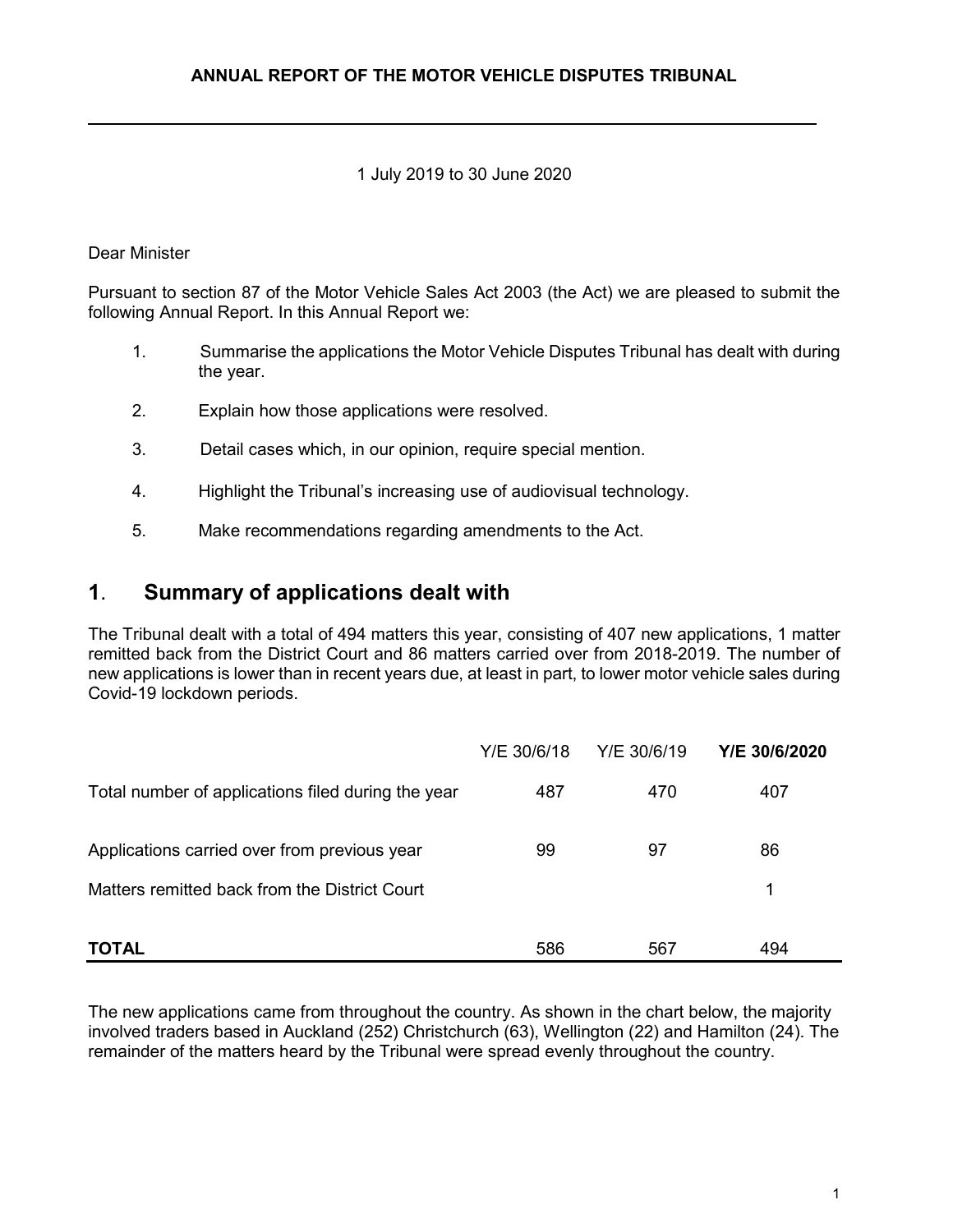

# **2. Resolution of applications during the year**

Of the 494 matters dealt with by the Tribunal in 2019-2020, 156 or 31.6% were resolved (by settlement, withdrawal or consent orders recording an agreement reached by the parties) without the Tribunal being required to determine the claim. This reflects the Tribunal's aim to encourage the parties to resolve their disputes in a timely and cost-effective way, including by requiring the motor vehicle trader to discuss the application with the purchaser and make a written report to the Tribunal on the outcome of the settlement discussions.

A total of 254 applications proceeded to a hearing and were determined by the Tribunal (with many of those requiring more than one hearing to resolve all the issues – meaning a total of 322 hearings were scheduled). Where a hearing is required, the Tribunal aims to have the matter heard and a decision issued within three months of the application being filed. In 2019-2020, 71.8% of all matters were resolved within three months of the date of filing the application, with 97.7% of all matters resolved within six months.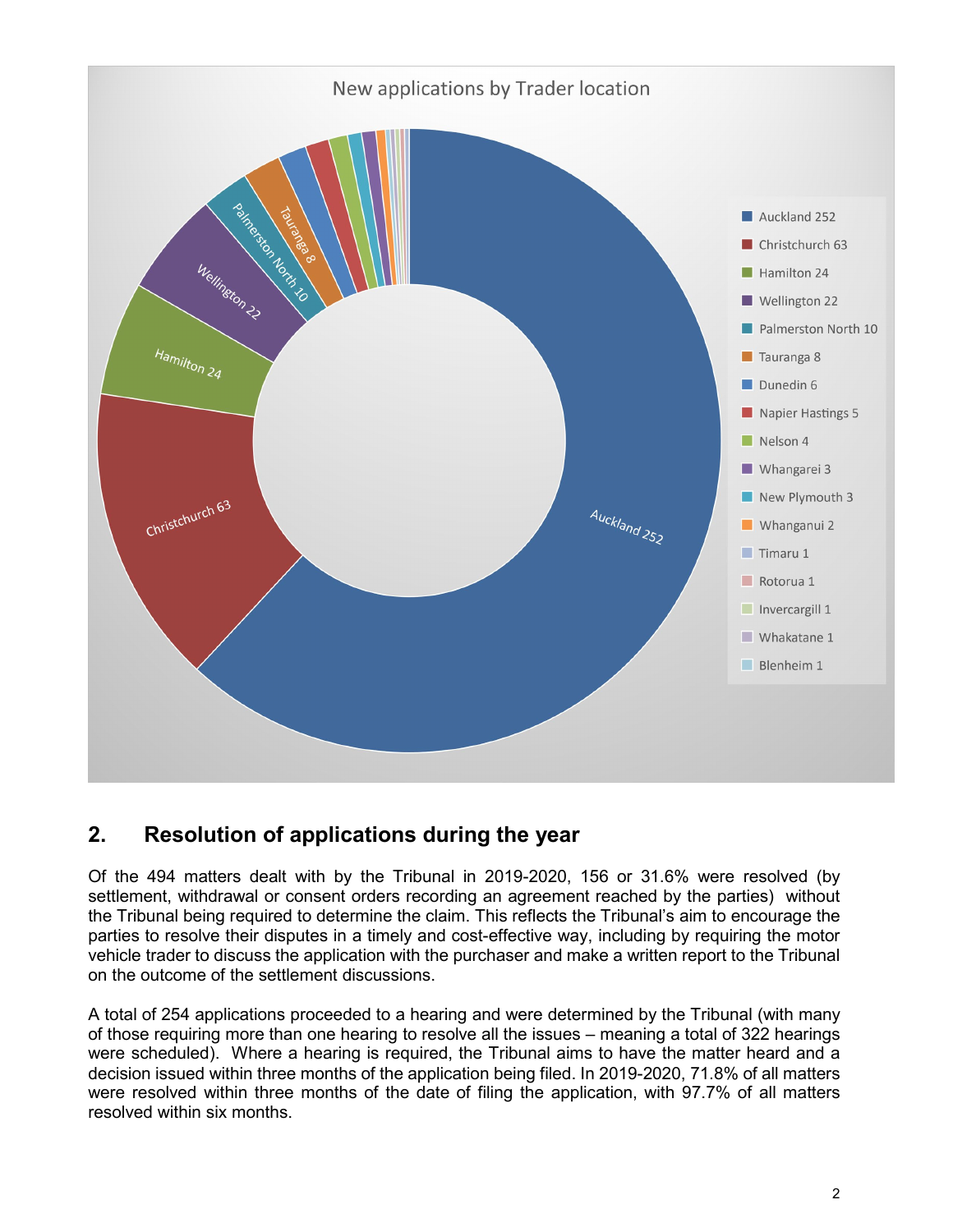|                                   | Y/E 30/6/18 | Y/E 30/6/19 | Y/E 30/6/2020 |
|-----------------------------------|-------------|-------------|---------------|
| Applications settled or withdrawn | 187         | 160         | 156           |
| Applications heard                | 302         | 321         | 254           |
| Applications unheard              | 97          | 86          | 84            |
| <b>TOTAL</b>                      | 586         | 567         | 494           |

## **3. Cases that require special mention**

#### **Difficulties identifying the seller of the vehicle**

The Tribunal has seen many cases in recent years where it has been difficult for the applicant (and the Tribunal) to determine the legal entity that sold the vehicle. The identity of the legal entity that sold the vehicle is important in determining who the correct respondent in any claim should be and in then enforcing any Tribunal decision.

Most commonly, the Tribunal sees motor vehicle traders who only disclose their trading name to the purchaser and do not disclose the underlying legal identity that has sold the vehicle. In most instances, the legal entity can be found relatively easily because there is no deliberate attempt by the seller to hide its identity and the legal entity can be found by an internet search or by searching the Motor Vehicle Trader Register.

But there are other cases where the seller deliberately attempts to disguise the identity of the legal entity selling the vehicle. The most obvious example is the many cases that the Tribunal has heard involving motor vehicles sold from premises at 282 and 282A Church St, in Onehunga, Auckland.

Since July 2016, the Tribunal has heard at least 26 cases involving cars purchased from those premises. Documents provided to the purchasers described the vehicles as being sold by one or more of the following - Brent Smith (also known as Antony Solen Basturkmen), Motor Me, Angad Jit Singh Bhatia, Matthew Anthony Robert Meikle, Autoland Cars and/or 282 Cars. Common to each of those claims has been a difficulty in identifying the underlying seller of the vehicle and then enforcing any subsequent Tribunal decision.

#### Those difficulties were most evident in the case of **Bakker v No Reserve Cars Ltd and Angad Jit Singh Bhatia and Antony Solen Basturkmen and Matthew Anthony Robert Meikle.**

In a decision issued in December 2018, adjudicator Brett Carter found that Angad Jit Singh Bhatia had sold a defective vehicle to Nicholas Bakker using the trading name 282 Cars. Although the documents provided to Mr Bakker named 282 Cars as the seller of the vehicle, the Tribunal was satisfied that it was Mr Bhatia (whose registered trading name at the time was 282 Cars), who sold the vehicle to Mr Bakker. The Tribunal ordered that Mr Bhatia refund the purchase price and pay other costs.

Mr Bhatia, who failed to attend the Tribunal hearing, then appealed to the District Court claiming that he did not sell the vehicle. That appeal was upheld, with the District Court directing that the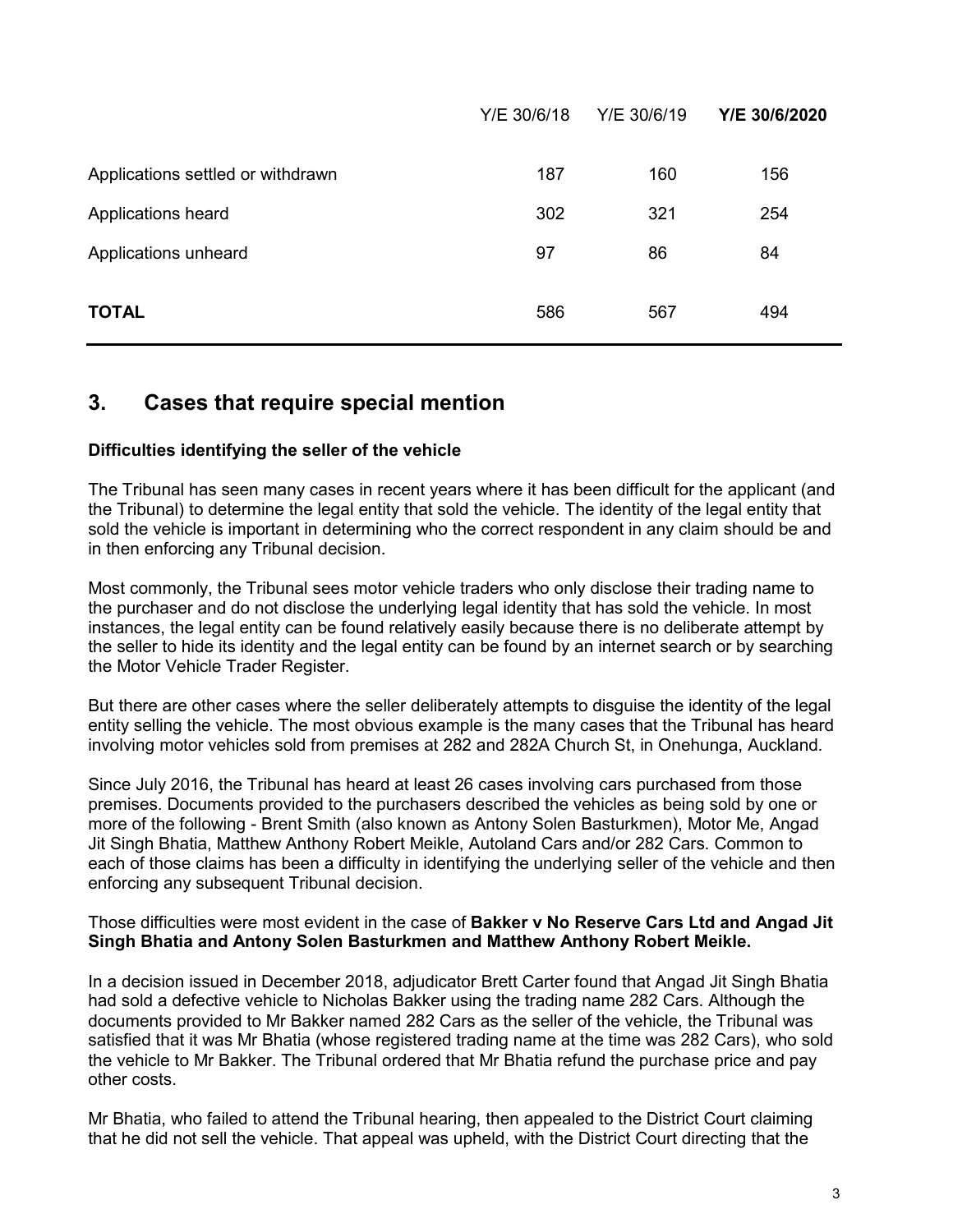"proper name for the defendant should be No Reserve Cars Ltd", which Mr Bhatia had claimed was his employer. The matter was then remitted back to the Tribunal in December 2019, and adjudicator Jason McHerron reheard the matter.

After considering the information provided to the Tribunal and the District Court, Mr McHerron determined that, in addition to Mr Bhatia and No Reserve Cars Ltd, two other parties had sufficient connection to the matter to be joined to the proceeding. They were Antony Solen Basturkmen (also known as Brent Smith), a director of No Reserve Cars Ltd and a banned motor vehicle trader who had previously sold vehicles from 282 Church St, and Matthew Anthony Robert Meikle, another registered motor vehicle trader with a connection to 282 Church St, Onehunga.

Following the rehearing of this claim, the Tribunal determined that this vehicle was sold jointly by Mr Bhatia and No Reserve Cars Ltd, who had formed a conspiracy to sell motor vehicles from 282 Church St Onehunga, while disguising the identity of the seller of the vehicle. Neither Mr Basturkmen or Mr Meikle attended the hearing (despite being summonsed to do so) but Mr Basturkmen had signed a document admitting that No Reserve Cars Ltd sold the vehicle.

This case emphasises the challenges that consumers can face in identifying the legal entity that sold the motor vehicle and then enforcing their rights against that entity. In this case, because of a conspiracy to hide the identity of the seller of the vehicle, Mr Bakker's right to a remedy has been delayed by nearly two years.

As discussed in part 5 below, we suggest amending the Act and the Consumer Information Standards (Used Motor Vehicles) Regulations 2008 to clarify that the contract for sale and Consumer Information Notice must include the full legal name of the person or entity that sold the vehicle.

#### **Failure to adequately disclose accident damage**

Vehicles that have been damaged and written off for insurance purposes can be repaired, reregistered and resold if those repairs have been certified in accordance with NZ Transport Agency safety requirements.

The Tribunal has, in many separate cases, found that motor vehicle traders have an obligation to tell prospective purchasers if a vehicle has previously been damaged and written off for insurance purposes. However, the Tribunal continues to see cases where that damage history is not being adequately disclosed to prospective purchasers.

In **Cooper v ANZ Autoparts NZ Ltd**, Mr Cooper purchased a 2015 Suzuki Swift for \$14,500 from ANZ Autoparts Ltd in May 2019. Shortly after purchase, Mr Cooper discovered that the vehicle had previously suffered significant structural accident damage, causing it to be deregistered and then reregistered once the damage was repaired. The Tribunal concluded that the vehicle had most likely been written off for insurance purposes because of that damage and that ANZ Autoparts Ltd had failed in its obligations to disclose that history to Mr Cooper. Indeed, the Tribunal concluded that ANZ Autoparts NZ Ltd actively misled Mr Cooper by claiming that the vehicle had only been reregistered because one of its number plates had been lost.

The Tribunal found that ANZ Autoparts Ltd had engaged in misleading conduct in breach of section 9 of the Fair Trading Act 1986, and ordered ANZ Autoparts Ltd to refund the purchase price of \$14,500 and pay other costs.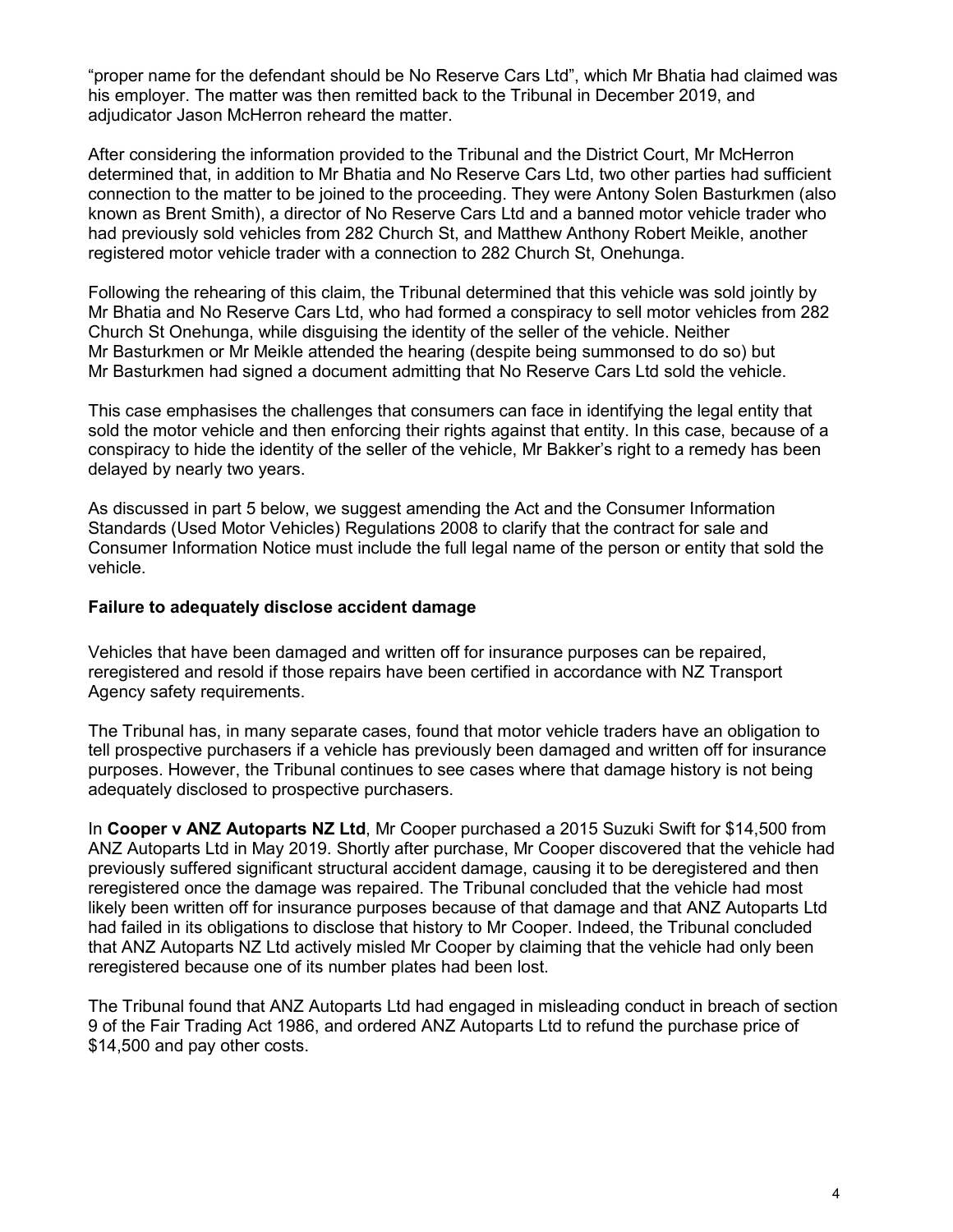# **4. Increased use of audiovisual technology**

In recent years, the Tribunal has routinely heard matters where at least one of the parties has participated by video link from a different location, which has made the Tribunal much more accessible for the parties. That approach is permitted under clause 8 of schedule 1 to the Motor Vehicle Sales Act 2003, which allows the Tribunal to conduct hearings by telephone, audiovisual link or other remote access facility if the adjudicator considers it appropriate and the necessary facilities are available. In the 2018/2019 year we heard 164 matters using audiovisual technology, which has increased to 215 in 2019/2020. We have also been able to retain the services of one of the Tribunal's experienced Assessors, who moved from Auckland to the South Island but has been able to continue to attend hearings via audiovisual link.

In March and April 2020, it became apparent that the Tribunal needed to increase its use of audiovisual technology to allow it to continue to operate and hear claims while Covid-19 restrictions were in place. In response, the Ministry of Justice staff who support the Tribunal all committed to keeping the Tribunal operational and the Ministry of Justice equipped those staff with devices that enable them to work from home. Although those changes could not be fully implemented during the restrictions that applied in March and April, the Tribunal was able to operate entirely remotely during the recent return to Level 3 restrictions in Auckland, when the Tribunal held hearings using Microsoft Teams, with all parties, witnesses and Tribunal members participating in the hearings from their homes, workplaces or other remote venues.

This approach has been supported by the participants. All parties were given the choice to have the matter heard remotely or to wait for Covid-19 restrictions to ease. All parties chose to have their matters heard by audiovisual link, and aside from one hearing which was adjourned because of a poor internet connection, the remaining hearings were conducted smoothly.

These changes to the Tribunal's systems, the support it has received from the Ministry of Justice and the willingness of the Tribunal's support staff means that the Tribunal is now well placed to operate at full capacity in the event of further Covid-19 restrictions and to make even greater use of audiovisual technology in its day to day business to improve access to justice for all participants.

# **5. Recommendation for amendments to the Motor Vehicle Sales Act**

We recommend that the Act, the Motor Vehicle Sales Regulations 2003 (the 2003 Regulations) and the Consumer Information Standards (Used Motor Vehicles) Regulations 2008 (the 2008 Regulations) be amended to clarify that the contract for sale and consumer information notice must include the full legal name of the person or entity that sold the vehicle.

Currently, the Act requires the contract for sale to "include the prescribed information". The 2003 Regulations prescribe the "names of all parties to the contract" must be included. And the 2008 Regulations prescribe the information that must be written upon a consumer information notice, including the motor vehicle trader's name and motor vehicle trader registration number. These requirements should be amended to clarify that it is the full legal name of the trader that is required.

We believe that this requirement, combined with enforcement of any breach by the appropriate agencies, will assist in ensuring that the correct legal entity is identified and named as respondent in any application to the Tribunal.

We also recommend amendments to the Act to facilitate service by email of notices or documents that are required to be served under the Act. Currently, notices can be emailed to traders under s 142(1)(a)(ii) of the Act, but only to the email address stated in the trader's application for registration under s 32. It would be helpful if this email address could also be included in the publicly available contents of the Register under s 54 of the Act, as currently the Tribunal has no access to traders' email addresses supplied to the Registrar under s 32. In addition, it would be helpful if s 142(1)(b)